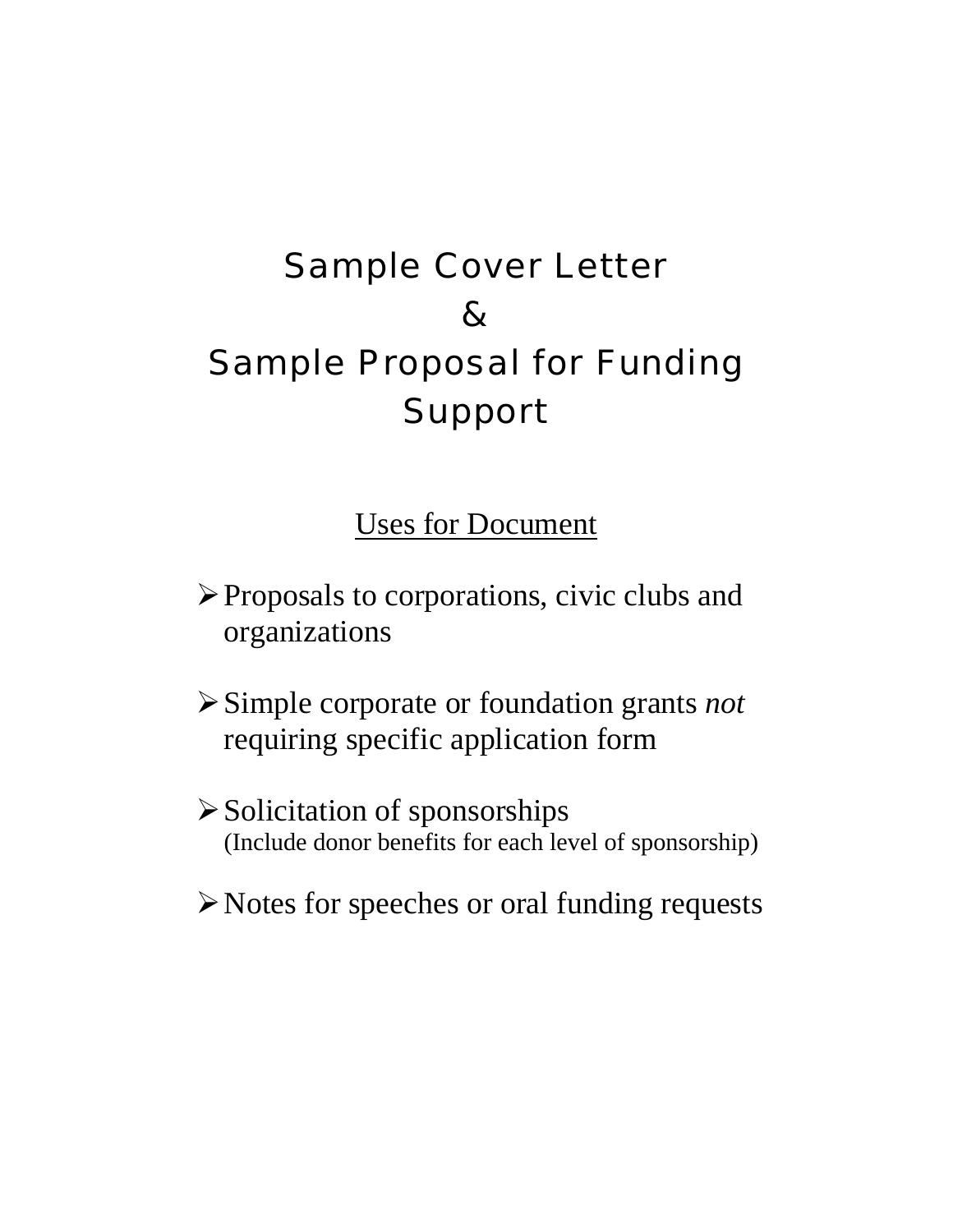Date

Name Organization/Business Address City, State, Zip

\_\_\_\_\_\_\_\_\_\_\_\_\_\_\_\_\_\_\_\_\_\_\_\_.

Dear

Thank you for the opportunity to be considered for support by the

In the five short years since its founding, the \_\_\_\_\_\_\_\_\_\_\_\_\_\_\_\_\_\_\_\_\_\_\_\_\_\_\_\_\_\_\_\_ has played a major role in the transformation of \_\_\_\_\_\_\_\_\_\_\_\_ from a town with too many unproductive, unsupervised kids with too much time to get into trouble to one providing these youth with a valuable structured program. The \_\_\_\_\_\_\_\_\_\_\_\_\_\_\_\_\_\_\_\_ program uses the First Serve Life Skills Curriculum to *"empower young people by providing local tennis facilities and schools with a life skills program that promotes positive values, healthy habits, and education through the game of tennis – resulting in real life power, on and off the court."* 

A priority need for the \_\_\_\_\_\_\_\_\_\_\_\_\_\_\_\_\_\_\_\_\_\_\_\_\_\_\_\_\_\_\_ program, which operates summer and after-school programs, is funding for curriculum supplies and part-time program staff. In the past, we have relied on volunteer or minimally compensated staff. This has resulted in high turnover, continued difficulty attracting qualified personnel, and limited continuity for the participants whose success depends on positive role models and the relationships they build with their instructors.

The  $\frac{1}{2}$  is requesting  $\frac{1}{2}$  from the \_\_\_\_\_\_\_\_\_\_\_\_\_ to support this program that makes a meaningful difference in the lives of our youth. A contribution from \_\_\_\_\_\_\_\_\_\_\_\_\_\_ will give us the jumpstart we need while we continue to implement our recently developed fund raising plan.

 We believe that the \_\_\_\_\_\_\_\_\_\_\_\_\_\_\_\_\_\_\_\_\_\_ program is consistent with the mission and interest of \_\_\_\_\_\_\_\_\_\_\_\_\_\_\_\_\_\_, and hope that you will find it in your hearts and budget to support this program. If I can provide additional information to encourage consideration of our request, please feel free to contact me at I would also be happy to personally meet with your committee to present this proposal.

Most sincerely,

Name Title Enclosure: Program Funding Proposal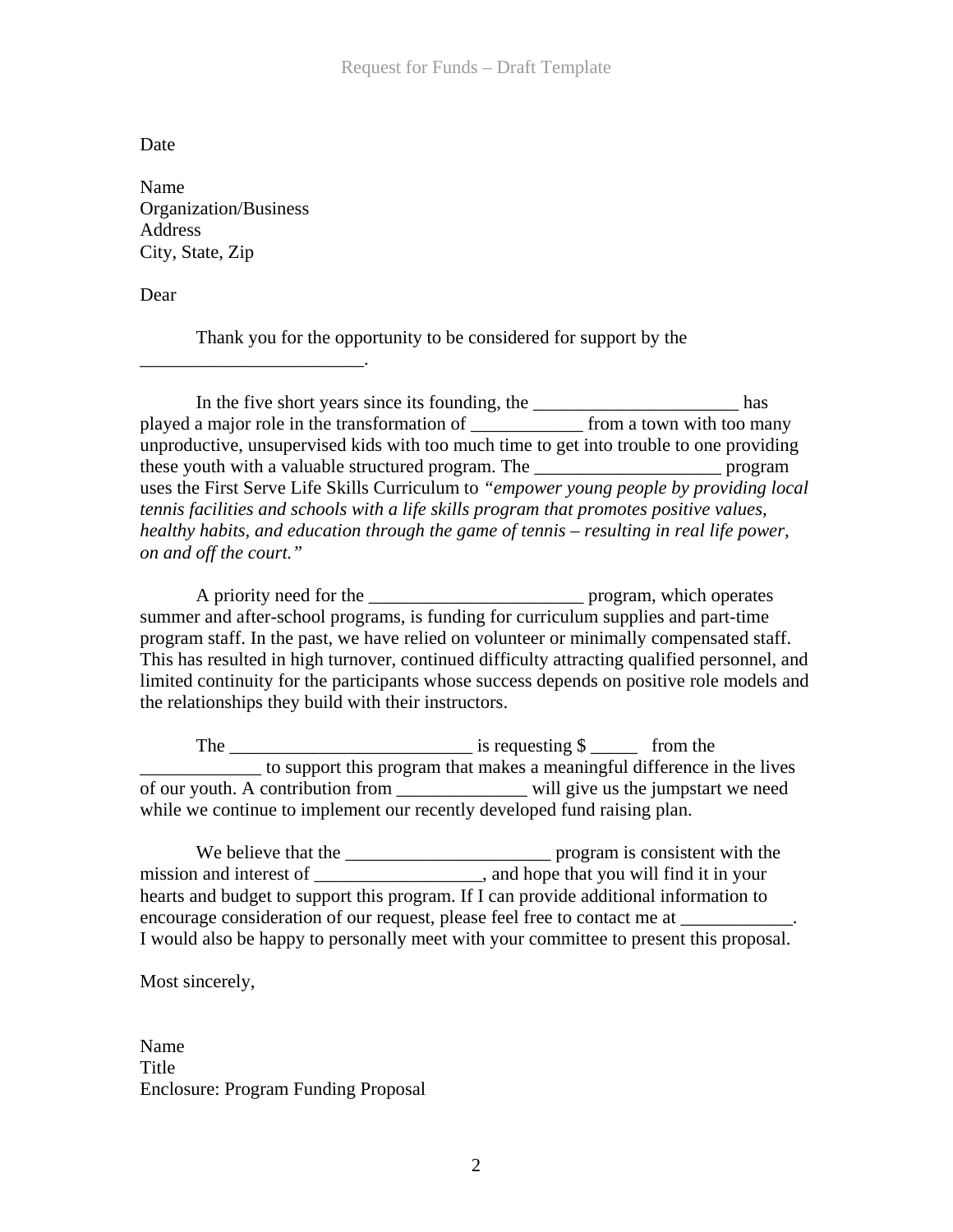## **Request for Funding Proposal**

### **ORGANIZATION AND MISSION**

In  $(date)$ ,  $\frac{1}{2}$ ,  $\frac{1}{2}$ ,  $\frac{1}{2}$ ,  $\frac{1}{2}$  ,  $\frac{1}{2}$  ,  $\frac{1}{2}$  ,  $\frac{1}{2}$  ,  $\frac{1}{2}$  ,  $\frac{1}{2}$  ,  $\frac{1}{2}$  ,  $\frac{1}{2}$  ,  $\frac{1}{2}$  ,  $\frac{1}{2}$  ,  $\frac{1}{2}$  ,  $\frac{1}{2}$  ,  $\frac{1}{2}$  ,  $\frac{1}{2}$  ,  $\frac{1}{2}$  profit organization with the purpose of providing a safe haven where inner-city youth participate in a comprehensive program of tennis and academic tutoring that promotes the physical, educational and life skills necessary to prepare and empower them for leadership in their communities and success in their personal lives.

It wasn't too many years ago that the electron contract earned its reputation as a tough town with many of the same problems faced by similar mostly urban, minority neighborhoods. We heard too much about crime, truancy, substance abuse, obesity, teen pregnancy, and academic failure. But all that is changing, and the is playing a big part in the transformation.

Now, instead of seeing throngs of kids hanging out on street corners with nothing to do but engage in illicit activity, you might see kids enjoying a game of tennis on a warm Florida afternoon. They hit forehands and backhands while yelling "nice shot" from across the net; they pride themselves on well-stroked balls; they shake hands cordially at the end of a match. All this AFTER they have finished their homework with the help of tutors and mentors. Sound unlikely?

Until  $\Box$  (date)  $\Box$ , the scene described above would not have been imaginable in  $\Box$ , Florida. \_\_\_\_\_\_\_\_\_\_\_\_\_\_\_\_\_\_\_\_\_, just \_\_\_\_\_\_ square miles with a population of \_\_\_\_, boasts of very little – some churches, one stoplight, a grocery store, a new library and few businesses to speak of. But, there are two tennis courts thanks to <u>example and</u> program and the \_\_\_\_\_\_\_\_\_\_\_\_\_\_\_ Parks and Recreation Division. The facility is home base to which operates a First Serve program providing homework assistance and mentoring that promote life skills and character development

#### **COMMUNITY NEED**

through the game of tennis.

There is a tremendous need, especially for high-risk youth in low-income neighborhoods, for programs that provide activities and support for children during the after school hours and throughout the summer. In 1998, the Children's Defense Fund reported that violent crime by young people ages 10-17 peaks between 3 and 7 PM; children and teens in poor neighborhoods are struggling for direction and positive opportunities are needed to keep them safe and on-track; a great majority of all American fourth graders cannot read or do math at grade level, including more than five of six black children. In addition, a study published in Pediatrics magazine found that eighth graders who were left alone after school reported greater use of cigarettes, marijuana, and alcohol than those in adult-supervised settings.

Current research indicates that supervised after-school and summer programs not only keep children safe and out of trouble, they also significantly improve their academic achievement.

#### **SOLUTION**

\_\_\_\_\_\_\_\_\_\_\_\_\_\_\_\_\_\_, Florida, with significantly higher than average incidences of crime, truancy, teen pregnancy, obesity, and drug use, suffers from a lack of constructive activities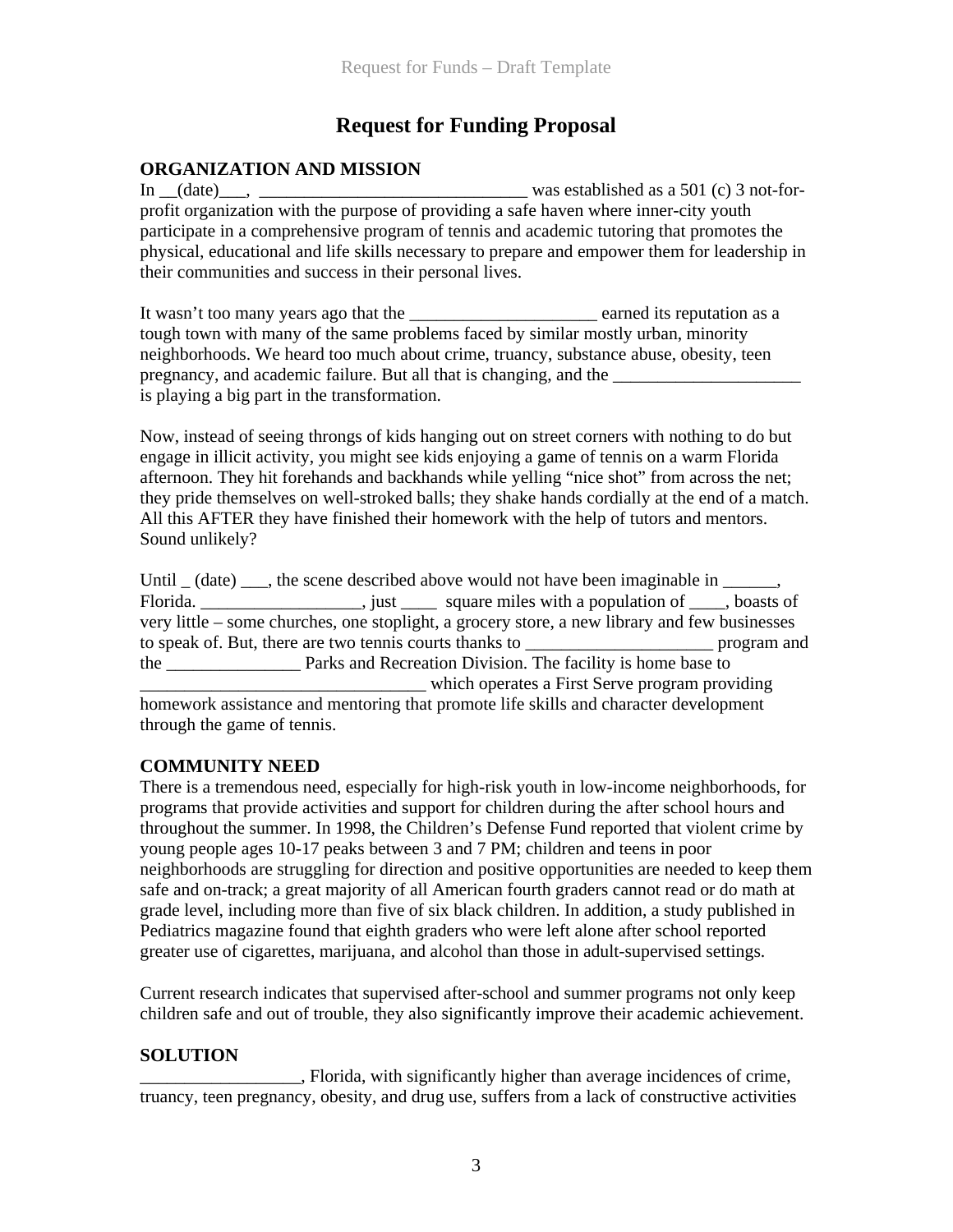for its youth. Visionaries saw the potential benefits of a quality after-school and summer program. To provide a safe haven for the inner-city youth of

developed a program patterned after the Ashe-Buchholz Tennis Center at Moore Park which was built to make tennis available to inner-city youth in Miami, Florida, and adheres to the First Serve Life Skills Curriculum. In the four years since its inception, the \_\_\_\_\_\_\_\_\_\_\_\_\_\_\_\_\_\_\_\_\_\_\_\_ program has gained a positive reputation for providing constructive activities that contribute to reducing crime and illicit activity, increasing academic performance, and providing life skills to ensure success in school, in the community and in life.

## **PROJECT DESCRIPTION**

Teaching high-risk, inner-city youth the skills to become successful in life is at the core of the \_\_\_\_\_\_\_\_\_\_\_\_\_\_\_\_\_\_\_\_\_\_\_\_\_ program. The four major components of the program are:

- **Homework assistance** through tutoring, mentoring and use of computer labs
- **Nutrition education** to promote healthy lifestyles and combat obesity
- **Life skills** which are integrated throughout all phases of the program
- **Tennis instruction** where participants engage in fun physical fitness, enjoy the camaraderie of playing in a team tennis format with friends and peers, and learn to become responsible adolescents and adults

**The after school program** - serves \_\_\_\_\_ children in each of the fall and spring sessions. It includes homework assistance two hours/week and tennis instruction, health and life skills education three hours/week.

**The summer program -** serves approximately \_\_\_\_\_ children and includes academic tutoring \_\_\_ hours/week and tennis instruction, health and life skills education \_\_\_ hours/week.

Participants receive tennis instruction in one-on-one and clinic settings, and practice skills in team format play. They learn about rules of the game, etiquette, sportsmanship, positive attitudes, fair play, self-esteem, taking responsibility for choices, and management of emotions. These life skills are integrated throughout the tennis program, and instructors routinely demonstrate how they apply to situations in all aspects of life.

Nutrition and healthy lifestyles are stressed both in the classroom setting and on the courts. Healthy snacks are provided.

The <u>entity</u> program is fortunate to have a corps of volunteers who are dedicated to the program and are available to work with the children on improving their academic skills. Students from \_\_\_\_\_\_\_\_\_\_\_\_\_\_\_\_\_\_\_\_\_\_\_ (tennis team? Sorority? Fraternity?) have taken an active role in the homework area, working individually with the students using current homework assignments. In the computer lab they help the students improve their keyboarding skills and show them how to use the computer for research. They read aloud with the students and give quizzes on tapes and videos to improve comprehension. When the college students are not on campus, parishioners from the Church assume the role of tutors. Incentives are awarded to the participants based on attendance, good behavior and general attitude.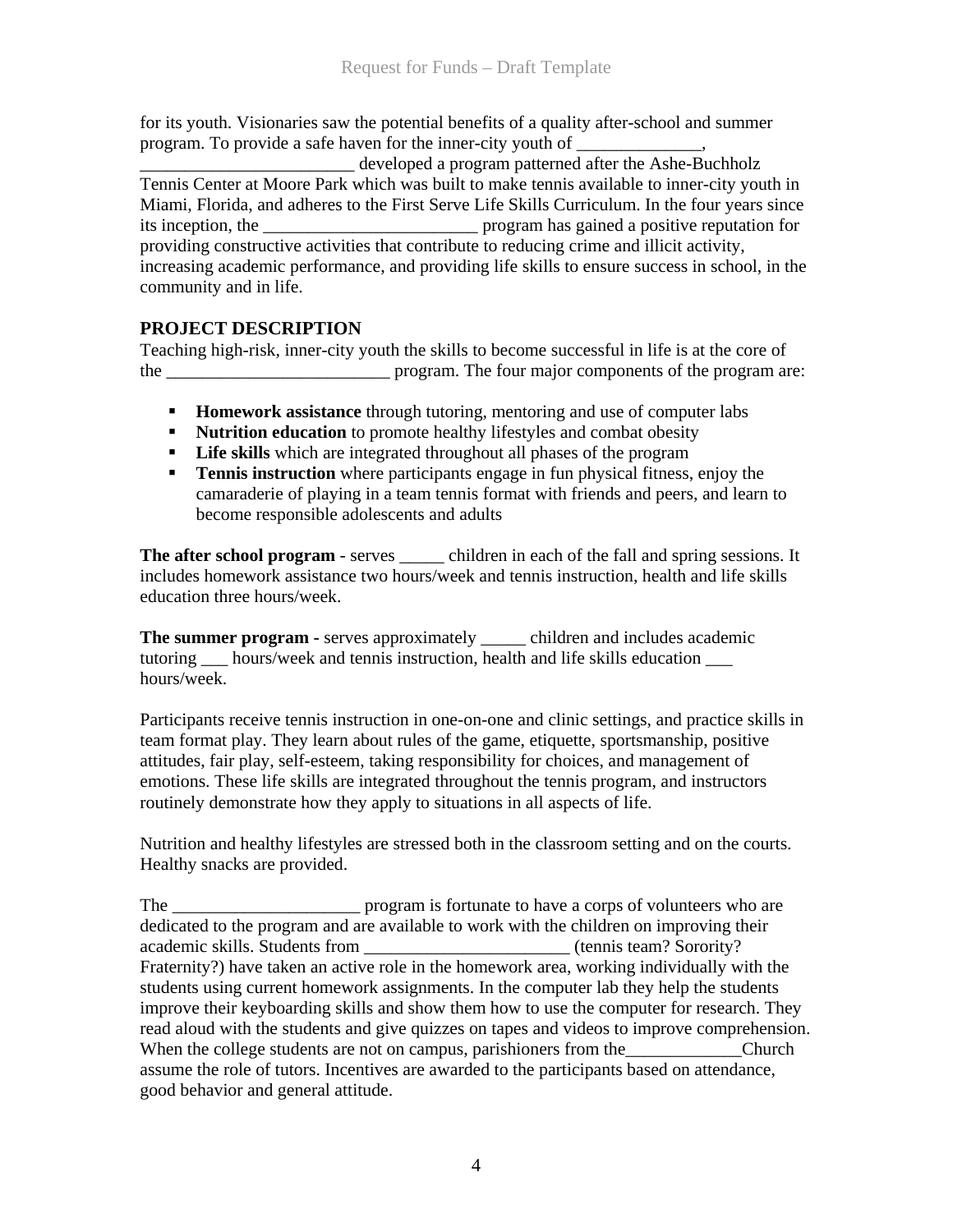### **POPULATION SERVED** (2005 demographics)

- Youth <u>\_\_\_\_</u> years old;
- \_\_\_% come from single parent families and/or live with a grandparent or other caregiver. Virtually *all* participants qualify for the government free lunch program, and are considered low-income.
- $\blacksquare$   $\blacksquare$ % female,  $\blacksquare$  % male:
- \_\_\_% African American, \_\_% Caucasian.

#### **OUTCOMES AND EVALUATION**

At least  $\%$  of participants will complete program as measured by attendance records.

At least \_\_\_% of participants will demonstrate academic improvement as measured by quarterly report cards, teacher progress reports and tutor feedback.

At least \_\_\_% of participants' families will increase the number of hours spent in reading activities with their children as measured by pre and post screenings and Bonus Bucks program tracking form.

#### **PARTNERS**

\_\_\_\_\_\_\_\_\_\_\_\_\_\_\_\_\_ strongly believes that the formula for providing effective, cost-efficient and high quality programs includes collaboration with many community organizations. partners with the following groups:

- Boys & Girls Club of \_\_\_\_\_\_\_\_\_\_\_\_\_ identifies children for the programs
- <del>\_\_\_\_\_\_\_\_\_</del> Library provides computer lab for homework assistance
- \_\_\_\_\_\_\_\_\_\_\_\_\_\_\_\_ Church parishioners serve as volunteer tutors and mentors
- $\blacksquare$  (university/college) students serve as volunteer tutors and mentors
- **Example 3** County Parks & Recreation provides funding for facility and enhancements
- School provides space for tutoring
- USTA and USTA Florida serve as resource for tennis programming; continuing education and development of volunteer board members
- First Serve Inc. provides curriculum for life skills

#### **SUSTAINABILITY OF PROJECT**

To serve eligible youth, virtually *all* of whom are unable to pay for services, has developed a fund raising plan which includes initiating an annual fund drive targeted to individuals; an annual banquet/auction; funding requests to area civic clubs and organizations; and corporate and foundation grants.

## **PUBLICITY**

will be pleased to acknowledge your contribution with appropriate signage at the facility. In addition, we would make mention of your gift in our quarterly newsletter and submit news releases to local newspapers.